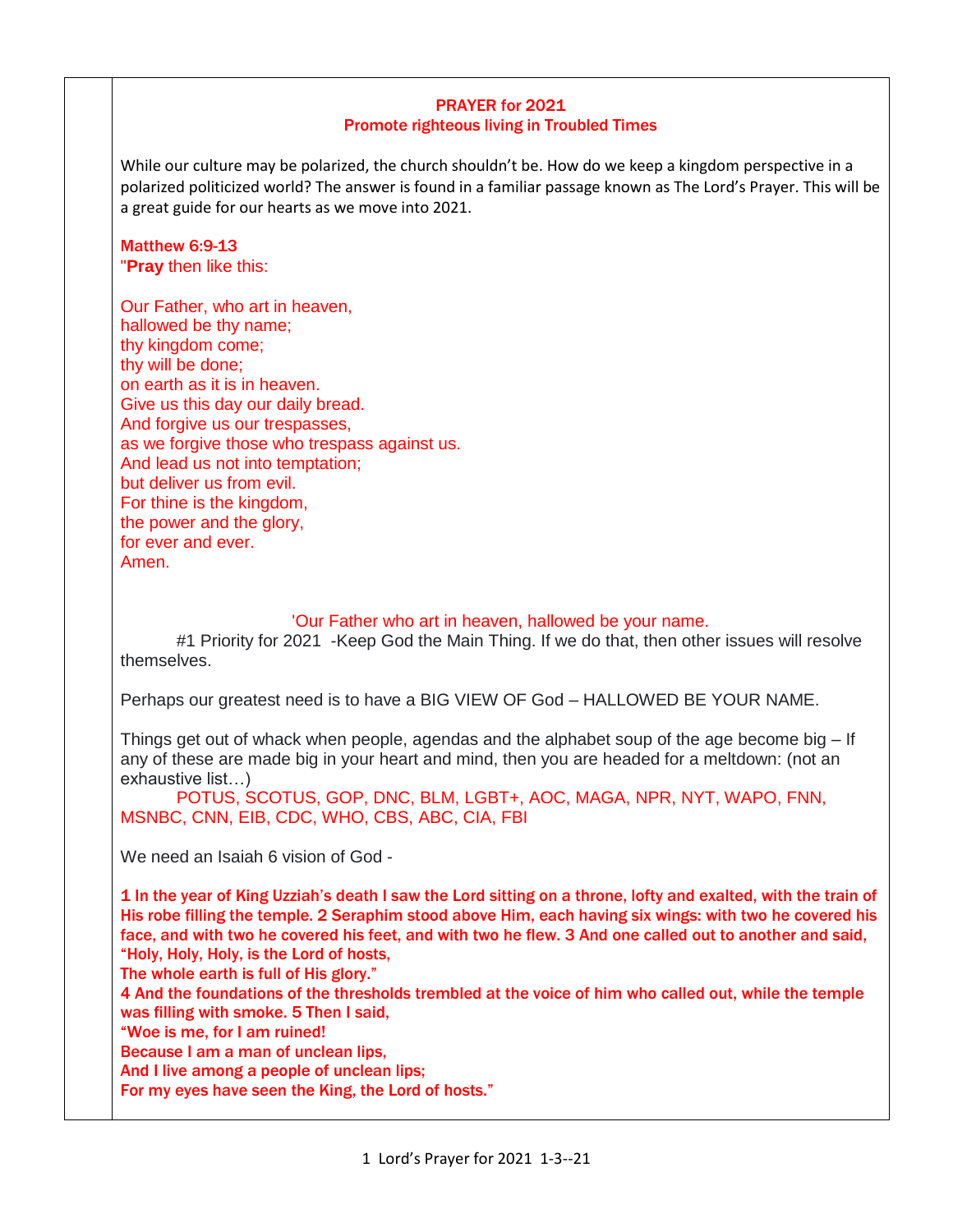A biblical vision of God puts everything and everyone else in its proper perspective. What the church needs is a God sized vision and the world needs a church that has a God sized vision. We offer nothing to the world or to the advancement of the kingdom if we merely regurgitate the platitudes and moralisms of a godless culture. Church has to be more than a music concert, TED Talk, and an appeal for \$\$.

## 1 Pet 2:9

But you are A CHOSEN RACE, A royal PRIESTHOOD, A HOLY NATION, A PEOPLE FOR God's OWN POSSESSION, so that you may proclaim the excellencies of Him who has called you out of darkness into His marvelous light;

Don't dishonor the Name of Christ by exalting your own name or agenda.

G.K. Chesteron – "O how much larger our lives would be if we would become smaller in them."

Keep an Eternal perspective and remember that God is in control. His Ways are not our ways. He has often used troubled times.

The death of Christ is the ultimate example of this – no one watching the crucifixion of Christ was thinking, "This is going to turn out for the advancement of God's kingdom."

Even in a dispute with other believers, remember that God is OUR Father, and our FATHER.

The unity we have in God is more important than any spirit of the age agenda.

# HEIDELBERG #120 Why did Christ command us to address God as Father?

"To awaken in us at the very beginning of our prayer that childlike reverence and trust toward God which should be basic to our prayer: God has become our Father through Christ and will much less deny us what we ask of Him in faith than our fathers would refuse us earthly things."

I think that much of the polarization that happens in the political and cultural arenas is the result of people forgetting that there is a God who is in charge or we forget that He is a loving wise Heavenly Father. People who are cut off from a wise loving Heavenly Father take it upon themselves to create their own Utopia.

This "build your own kingdom" mentality goes back to the Garden of Eden and the Tower of Babel and it has infected "kingdom building" from the days of the Pharoahs, to the Babylonians, Persians, Macedonians, Romans, Mayans, Chinese Emperors, The Divine Right Kings of Europe, Manifest Destiny, The British Empire, The Third Reich, The Soviet Empire, and the globalist utopians of today. One reality of our fallen world is that when most people gain political or cultural power they seek to spread their Utopia, by force if necessary.

Human history teaches us many lessons, one of which is beware of Coercive Utopians, for they have lost sight of God's Eternal kingdom.

#### Thy kingdom come, Thy will be done, on earth as it is in heaven. Lay down your own agenda and keep a loose grip on this things of this world. PRAY IN LIGHT OF ETERNITY - Petition God for the souls of men and women,

husbands and wives, singles, young people and children. Our lives on this earth are but a vapor but we can invest in eternity as we pray for the kingdom values to be worked out in our lives and in the church. Ask God that our souls would prosper in times of abundance and in times of need. Pray that our joy would not be determined by our circumstances but by our awareness of the spiritual blessings that are ours in Christ.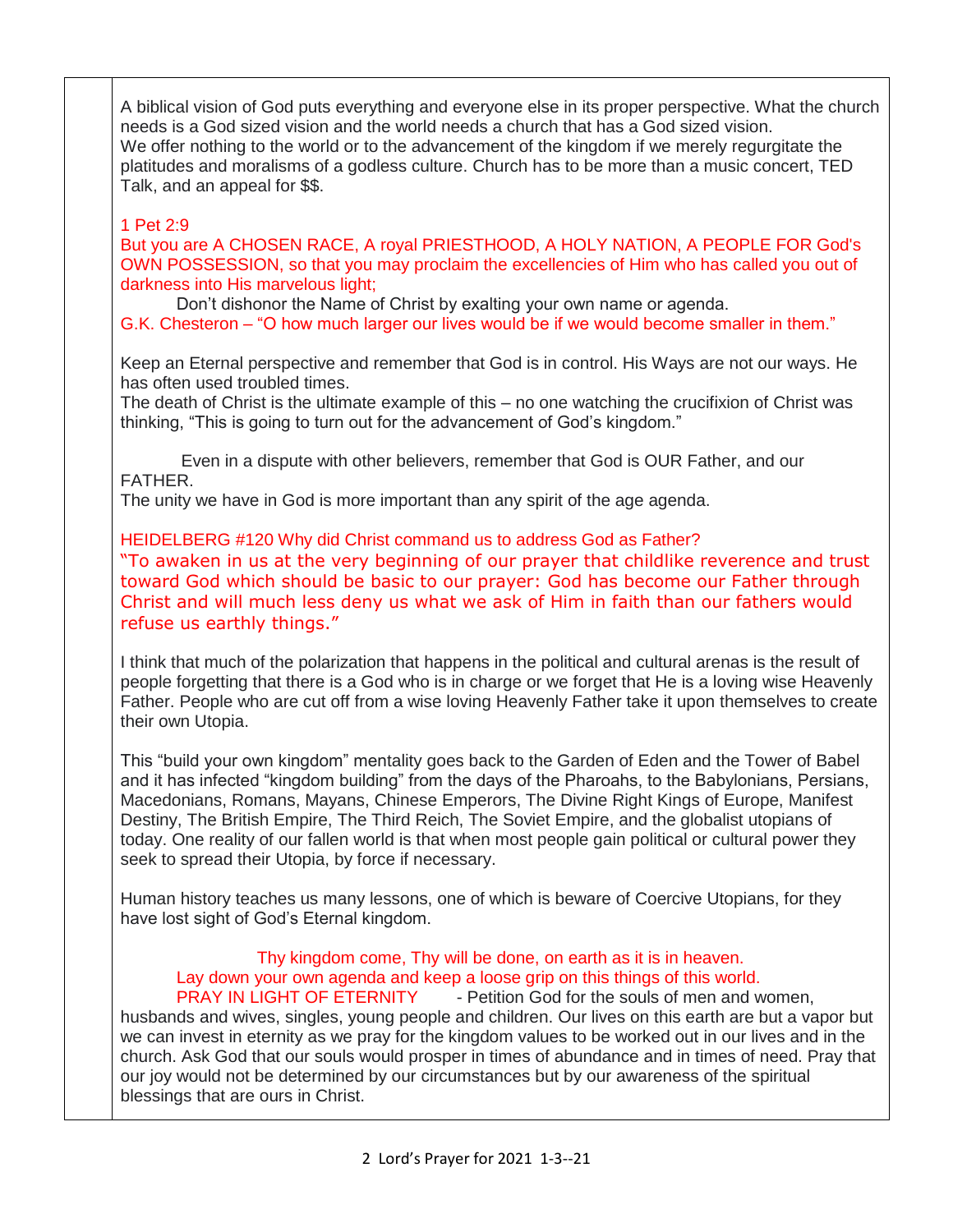## Give us this day our daily bread,

# Learn CONTENTMENT as you depend on God in every area of life– Phil 4

Listen to the polarizing mantras of our day and you hear a lot of discontent, resentment, and angry name-calling. There is little humble reliance on God with a call to prayer.

Recognize your limitations – we are ALL frail, limited people. No one has all the answers. We are not autonomous and don't have all the answers, so approach life with humility.

Don't be surprised at the trials that come – Scripture does not paint a rosy picture for the state of the world prior to the return of Christ.

# and forgive us our debts, as we also have forgiven our debtors.

CHOOSE TO LOVE YOUR ENEMY AND refuse to impute negative motives

No side is innocent. Your sins are as real as "theirs".

Pursue reconciliation where needed. 2020 has shown how fragile we all are. Don't leave things unresolved when you can be a peacemaker.

If you follow a cultural narrative that demands adherence to the spirit of the age that offers no redemption or forgiveness, then you have abandoned the Gospel of Christ.

At the heart of biblical religion is the scandal of forgiveness. Jesus got what we deserved so that we might be forgiven. We are "bigger sinners...than we dare imagine."

If our worldview or cultural mantra doesn't proclaim a scandalous forgiveness, then we're not in line with the Gospel, and we'll always be polarized or polarizing.

Forgiveness is a scandal because by its very nature we are called to forgive people for things that God and we find morally wrong.

Biblical forgiveness is a supernatural grace that we must experience before we can grant it. But once it is experienced, it must be extended. Don't be the hypocrite who says, "Forgiveness for Me, but NOT for Thee."

### And lead us not into temptation, but deliver us from evil.

There is more here than meets the eye –

There is a tendency for us moderns to be "materialistic" Christians. Not in the sense that we put too much emphasis on materialism and stuff (although that may be the case). But we can be materialistic in that we forget that there really is a spiritual battle going on in the heavenly realm and on this earth.

A spiritually materialistic faith sees the essence of Christianity as being culturally, politically, and physically evident, rather than spiritual and unseen. T. G. Melton

Should our faith be evident? YES, James 2 – "faith without works is dead".

But there is a spiritual reality to biblical faith that can't be easily quantified. This is why Paul prays that the "eyes of our hearts would be enlightened" and that "our hearts would be overwhelmed with the love of God that surpasses comprehension."

There is a spiritual realm with spiritual forces that seek to manipulate and deceive our hearts and minds by craftiness in deceitful scheming (Eph 4). There are evil forces at work to control worldly powers and tempt believers into sin and unbelief.

EX: Just this week I got word about a gal we've not heard about for years. When she was 19-20 she was like one of the family. She was a solid believer, married a Christian man who teaches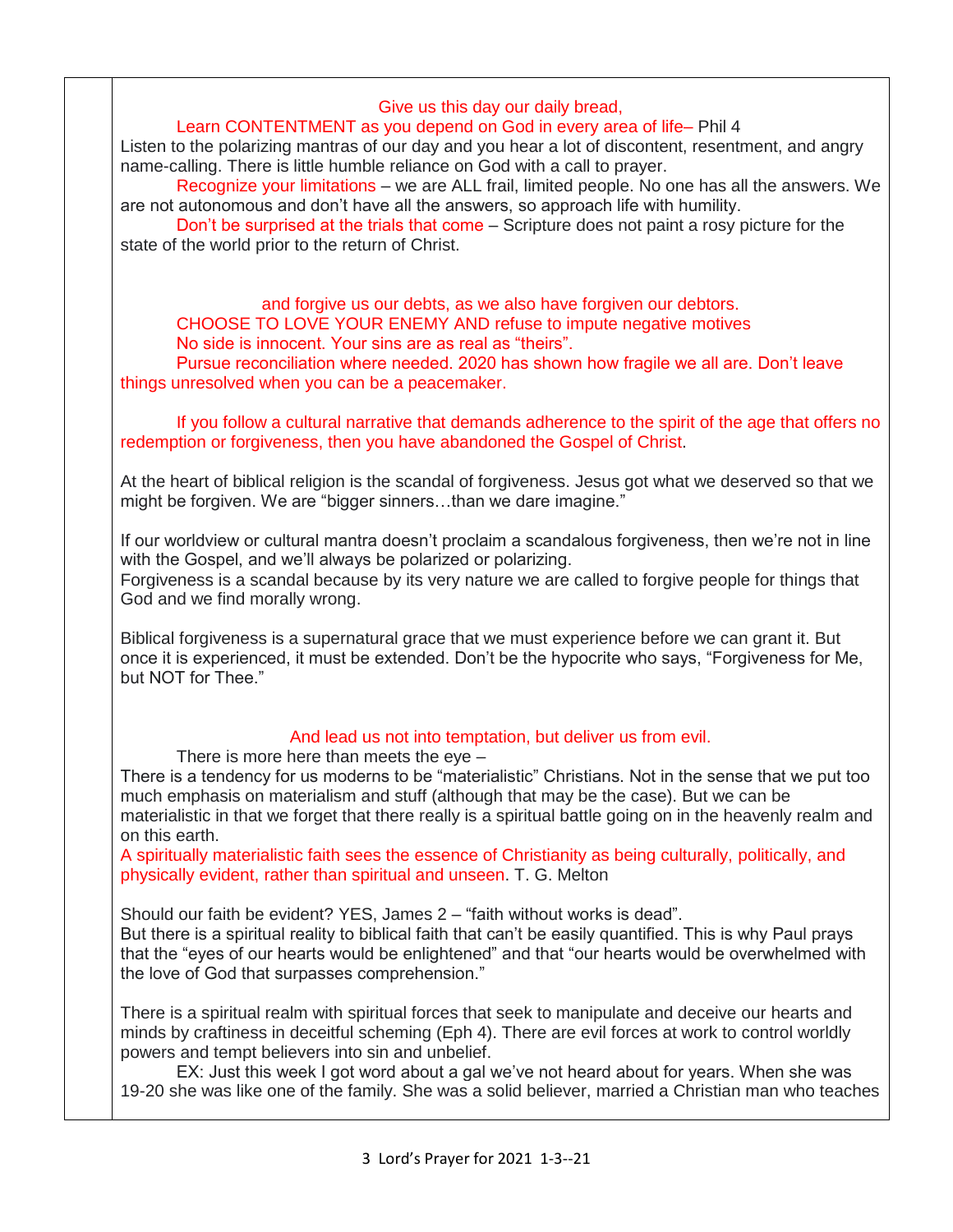at a Christian college, heading for a "happy ever after" life. Now she's late 40's, recently divorced her husband, and has run off to the mid-east to marry a Muslim man half her age.

You all know stories of spiritual warfare that go beyond the spiritually materialistic realm. Satan is like a roaring lion seeking whom he may devour. Be ON THE ALERT. There is more here than meets the eye.

From Genesis to Revelation we see powers of darkness that wage war against our souls and against God's people. These powers seek to defame the glory of God, disparage the kingdom of Christ, and destroy the faith of God's people.

I think it is safe to say that most evangelicals, and perhaps especially Presbyterians ignore this reality. Such stuff doesn't fit into the "decently and in order" categories we like. Demonic powers just aren't into following the Book of Church Order or the Westminster Confession.

If we're not careful, we will fail to engage in prayerful spiritual warfare and will pursue battle against spiritual forces using sinful and fleshly methods. As a result, our battle – against the world, the flesh, and the devil- is impotent, self-powered, and self-centered. When this happens the church devolves into a socio-political machine that becomes a pawn of the evil one. We begin to see humanly devised power, strategy, and coordinated religious defiance as strong, and we see prayer, grace, love, and the power of God as weak. – T. G. Melton Intro: Valley of Vision Remix: Our Triune God

## HOW TO RESPOND…

Remain faithful no matter the current situation. God is still in control and He is working to bring about the advance of HIS Kingdom, not ours. His kingdom is eternal, not ours. We are on the right side of history when we are on the right side of HIS Story

## For Thine is the kingdom, the power, and the glory forever

Our true kingdom is NOT on this earth. We are citizens of heaven. We are aliens and strangers on our way to eternal life.

World history is filled with kings and kingdoms that have all passed away. Empires and rulers have come and gone and many are forgotten. If it weren't for the references to some of them in the pages of scripture, many would never be heard of inside or outside of the church.

Cities and palaces were built to honor the fame and power of ancient rulers who thought their reign would last for centuries. Those cities and palaces are now in ruin. Some can still be visited when travel is allowed. Others can only be seen in an artist's drawing.

Acts 12 shows how quickly power fades: Following the arrest and the miraculous escape of Peter…

When Herod had searched for Peter and had not found him, he examined the guards and ordered that they be led away to execution. Then he went down from Judea to Caesarea and was spending time there.

20 Now he was very angry with the people of Tyre and Sidon; and with one accord they came to him, and having won over Blastus the king's chamberlain, they were asking for peace, because their country was fed by the king's country. 21 On an appointed day Herod, having put on his royal apparel, took his seat on the rostrum and began delivering an address to them. 22 The people kept crying out, "The voice of a god and not of a man!" 23 And immediately an angel of the Lord struck him because he did not give God the glory, and he was eaten by worms and died.